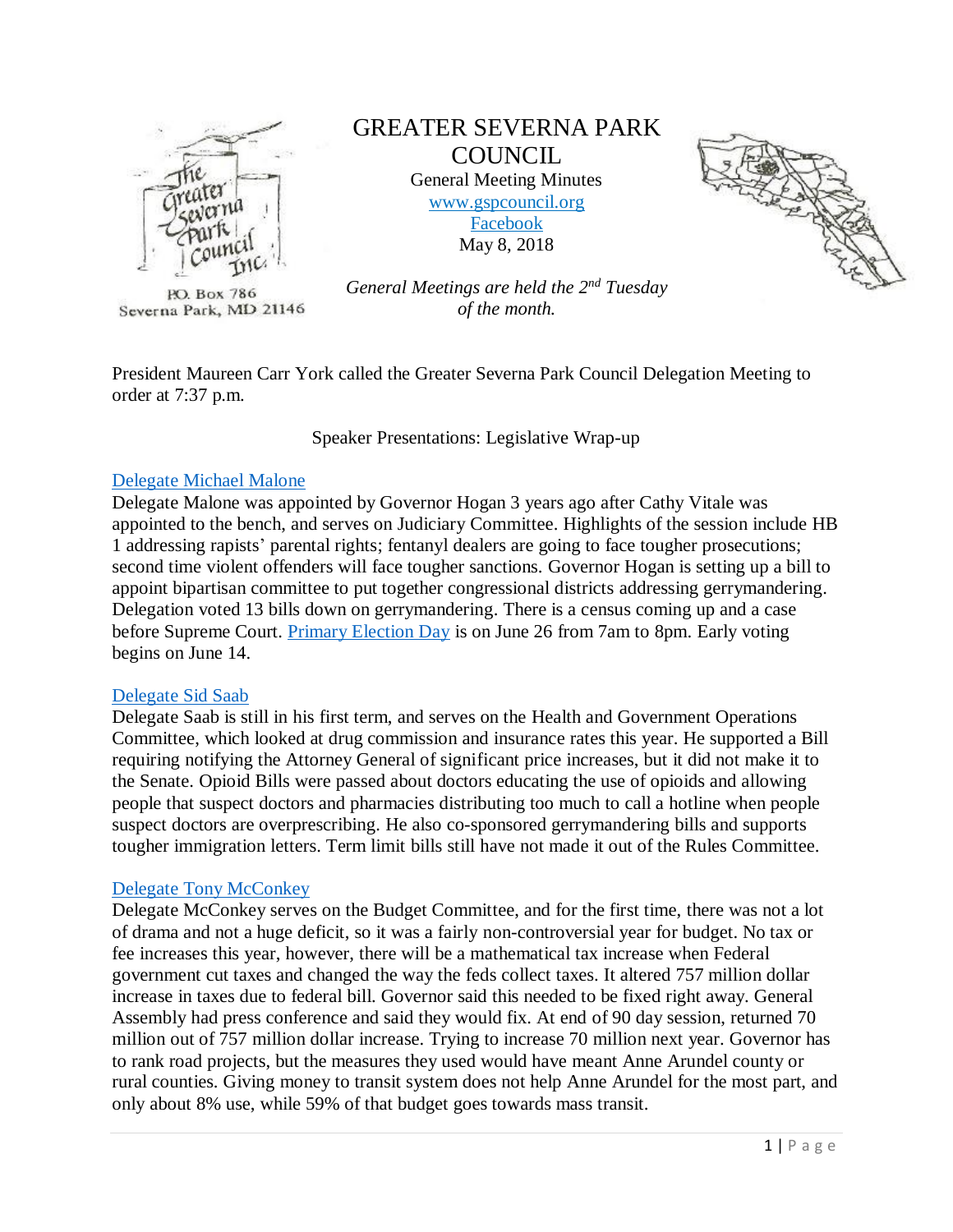# [Senator Ed Reilly](https://msa.maryland.gov/msa/mdmanual/05sen/html/msa14493.html)

- Senator Reilly has been a member of the State Senate for 9 years and represents D33. He has 9 grandkids and just celebrated his 44<sup>th</sup> wedding anniversary.
- $\blacksquare$  The budget is at 2%, and when the Board of Revenue estimates got together, they estimated that MD will naturally grow at 3% rate of growth for taxes, and governor has allocated 2% to spend, keeping an extra 1%. Reasons: Coming out of shadow of No Child Left Behind. Each year they give record spending to local boards. A new commission is coming to recommend more money to public school system. Tax revenue is being set aside for these changes. Strange session because just a few weeks in was shooting in Florida. The shadow of that tragedy and then in Southern MD. Guns, gun violence, and school protection. Governor set aside 12million to harden protections for schools. Teachers want least-restrictive environment. Talk about metal detectors and armed officials at every school. Became a common struggle of discussion—what is the best way to protect our kids? Came up with a few minor suggestions, but always comes to dollars and cents. How each school system wants to handle the money will be left to their discretion (e.g. Talbot v. Baltimore City).
- General Assembly passed a restriction to do away with bump stocks in MD, taking a dangerous tool out of the hands of crazy people.
- Wind farms off of Ocean City have OC residents convinced it will deter people from going to beach. They are afraid nighttime visibility with red blinking light to keep airplanes off will interfere with Ocean City tourism and impact residents. Instead of 12 miles off the beach, they want it 18 miles off the beach, but that would kill the whole project. Wind turbans are coming for alternate energy.
- **Term limits: estimated that MD state senate will turnover 25% at next session. There is a** natural turnover that occurs whether they pass term limits or not.
- Gerrymandering means legislators are picking the voters, not the other way around. Hurting an opponent means cracking their district. Average number of votes per district is 125k. In 2012, this district had 132k people because they packed us to the maximum as a super Republican district. In 2022, we will be taking parts of district off because there will be 3,000 new homes. Governor Hogan wants citizens to redraw the lines, not politicians.
- No new taxes, no new fees, and good government from Governor Hogan.
- The Amazon incentive package: They will be given tax incentives to produce jobs, but they have to build half a billion dollars in capital investments, and must to hire 40k employees with average income of 100k. Once they have become permanent, hired all these people, then they can get incentives. They have to establish permanency. If it happens here, it will probably be in Montgomery County, but would be a good thing for everyone in the region. Because of the deferrred tax incentives, Senator Reilly voted for the bill. Other states voted to pay upfront to try and coax Amazon.

~The Legislators presented Art Timmons with a Maryland Flag flown over State House for his many years of faithful service and contributions to the Greater Severna Park Community, including his work as Vice-President of Public Affairs from the G.S.P.C. Board of Directors and Delegates~ May, 2018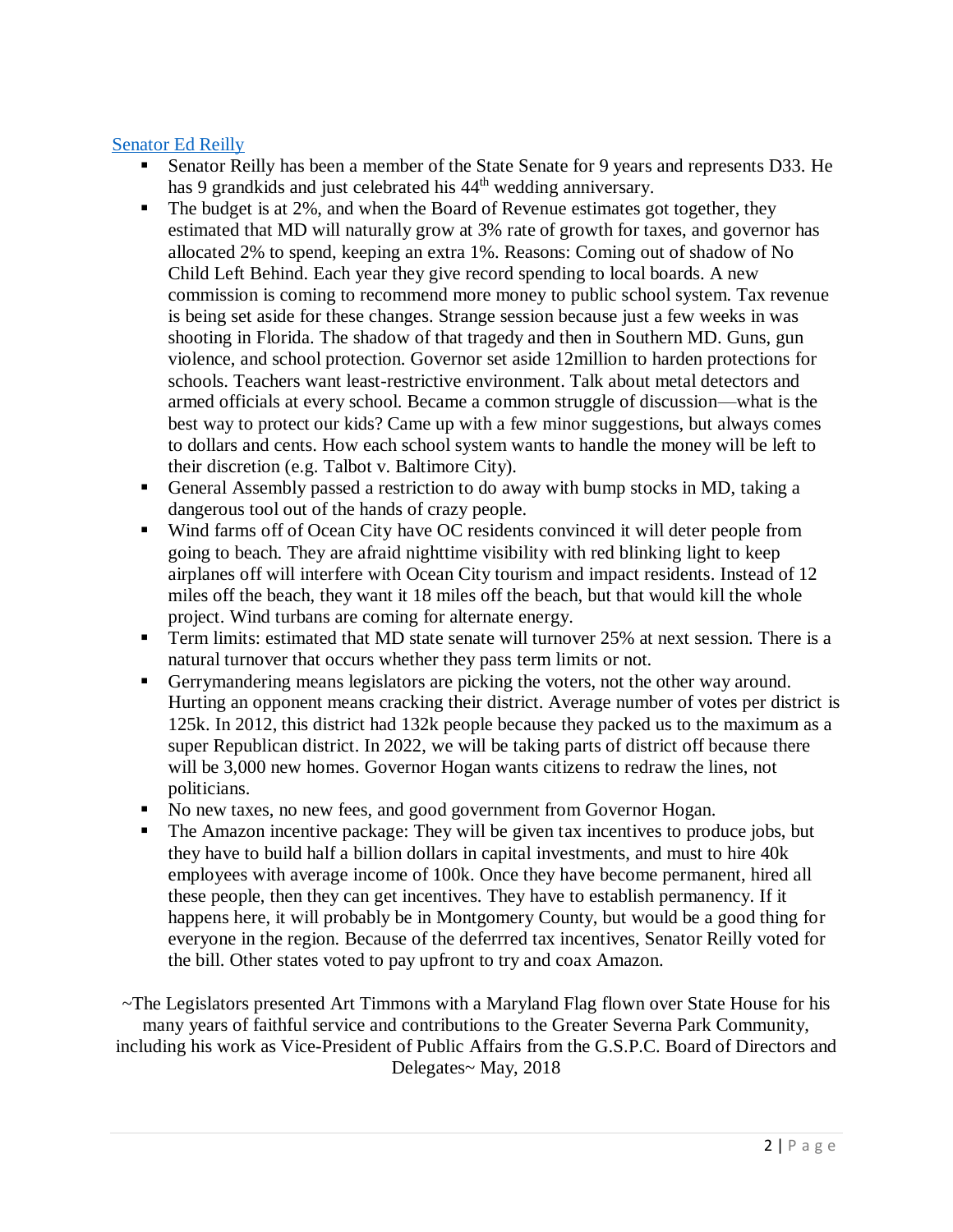Secretary's Report (Holly Slack) *Motion to accept March and April minutes and seconded.* **Motion adopted**.

Treasurer's Report (Steve Poland) \$455 dues deposited.

[Chamber of Commerce](https://severnaparkchamber.com/) (Dylan Roche)

- Shop Local Family Fun Festival from  $noon 4$  in Park Plaza. Celebration of all locallyowned businesses.
- Successful Women in Business networking opportunity tomorrow.
- Chambers General membership meeting on May 22 at noon at Hotel Preserve.
- **•** Applications for  $4<sup>th</sup>$  of July parade available at chamber website.

Planning/Zoning/Legislation Committee (Art Timmons and Amy Leahy)

- The Community Meeting on the property known as 18-1079 Valley Hi is located at the East Edge of Ritchie Hwy at Cattail Creek (near Berrywood). They are planning 12 single family homes on land zoned commercial, open space, and R-5. Community meetings are the best time to get into it and come to GSPC for assistance.
- 1061 B&A Blvd is just south of Fishpaws where Ritchie Hwy and B&A Blvd almost meet. Fishpaws wants to pave over the remaining trees to provide additional parking.
- 1061 wants to rezone to commercial and build an office building on a lot that also has no room for parking. Discussing at the county level. This will not be a large building.
- The Preserve at Severna Park has some neighboring communities asking questions from last month's Community Meeting.
- Seven of the 10 Administrative Hearings will be discussing waterfront properties and one is an up-zone from C-3 to C-4. Everyone wants to move closer to waterfront. Hopefully some rules are beginning to tighten up. Plans are online. You can look and see what they are going to do.
- The Nabil Badro Property: This application to rezone two parcels of land from open space to commercial at the intersection of Benfield Blvd and Veterans Hwy was denied on December 6, 2017 by the Administrative Hearing Officer. It has been appealed to the Board of Appeals and will begin hearings on May 1, now past, and May 10, 2018, later this week.
- BA 14-16A (Sub#1989-383, Proj#2014-0008-00-NS) BA 15-16A (Mod#13318A) Anarex, Inc./Sabrina Park Thu. April 26, 2018 5:30pm - 6:30 PM Arundel Center. The 3<sup>rd</sup> Deliberation occurred: We will have to wait for the written decision by the Board. To briefly summarize, in a 5 to 2 vote, the Board decided the western end of the project will not be disturbed or built. The lots on the eastern end must meet a 50 foot minimum width to be comparable with the existing lots along Idlewilde Road. Several specimen trees must be preserved, and the forest retention must meet minimum standards. Put another way, the plan as submitted has not been approved.
- A Side Note: The December 22, 2014 GSPC Watch List contained the following: Sabrina Park III Re-submittal due in late November. It was submitted and will be reviewed Dec 18, 2014. A **3 ½ year battle** awaits a new submittal.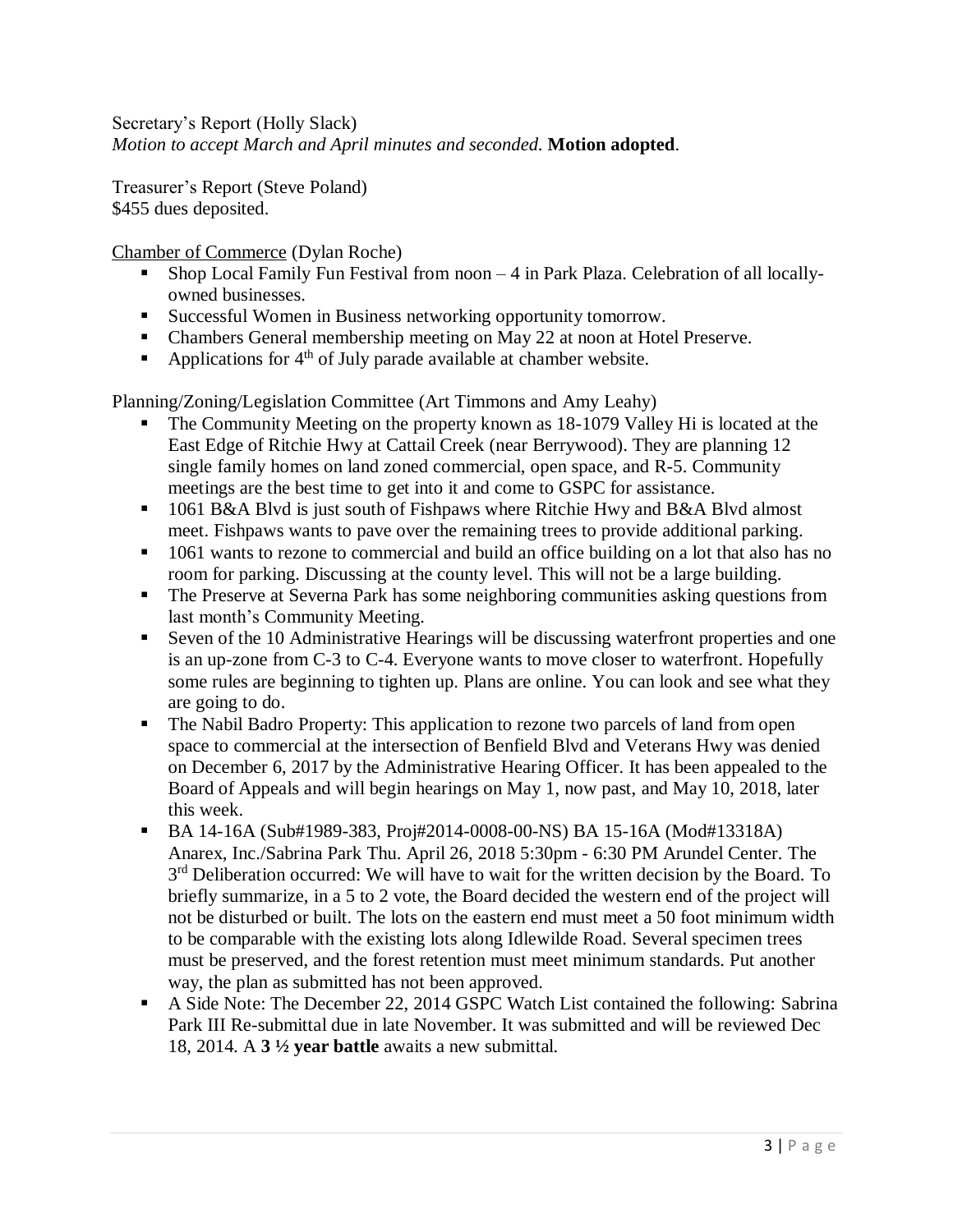### Councilman Peroutka

A number of things happening leading into GDP. Introducing charter amendment to put some teeth into GDP. Once plan is adopted, if a change in zoning is suggested is desired by council member, then it will have to be approved as consistency with the plan with Planning and Zoning officer. Council has legislative authority to change zoning, but now it will be much harder. Resistance and nature of debate will be balancing all branches of government. Councilman Peroutka has worked closely with Phil Hager on this issue.

## Education Committee (Brad Myers and Holly Slack)

Cluster Meeting *(This is made up of PTO Presidents or their designee from each Severna Park Cluster school, CAC Severna Park Representatives, and a GSPC Education Committee Representative)*

- Significant discussion about overall decline in volunteerism seems to be more people working and community turn-over so that most families have their oldest just entering school, with many little ones at home, precluding volunteering. Discussion about recruiting, retaining, motivating and incentives.
- Ideas about promoting/coordinating childcare perhaps tapping into high school seniors with early release.
- Using Facebook and other social media to create grade level pages and communications for each group; particularly effective for SPMS.
- Lots of exchanges about promoting and networking, particularly from elementary to middle and high school.

High School Fields:

- No electrical outlets in concession stand.
- Someone was going to give a scoreboard to the High School, but the County said no because it would not be fair.
- The current scoreboard is on the 30 yard line.

Police/Community Relations (Doug Nichols)

- May 12 is Paper Shredding Day at various police stations.
- Opioid crisis and cyber telephone scams involving bank credit cards.
- The next PCRC meeting will be on May 16, and the speaker will be Jim Fredericks.
- National Night Out is on August 7 this year and volunteers are meeting. There will be booths for health, children, etc.
- The Police Chief is putting together Police Community Relations Chief's Council. Doug Nichols has been nominated to represent GSPC.

Public Works (Erin O'Neill)

- **•** Truckhouse light is a major concern to the community. Several pedestrians have almost been hit by turning vehicles that do not know to yield to pedestrians AT crosswalk at the light. Nestor Flores has said he will address this soon, but has yet to do so.
- There is a pothole at B&A that bottoms cars out.
- Cedar and Evergreen continues to be a concern.
- Resurfacing of Evergreen may occur during 2019 construction season.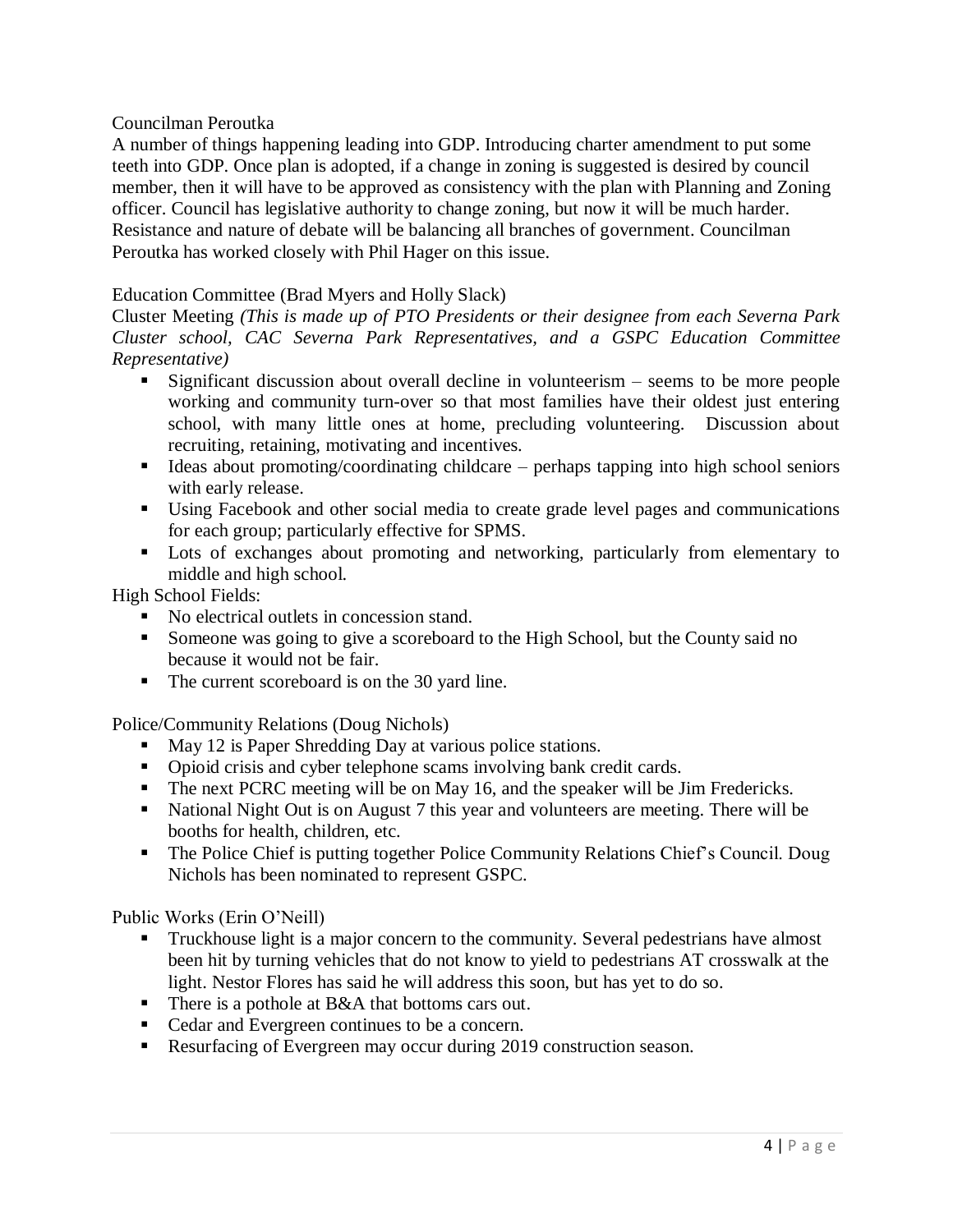## Airport Noise Committee (Linda Curry)

DC Metroplex BWI Community Roundtable: The FAA presented their solution to the Nextgen issue on April 24. They had one small fix for departures in Howard county. They did not feel it was necessary to address arrivals and offered absolutely nothing. The storyboards they presented and the subject matter experts that explained them were no better than the last FAA storytime in October 2016. The RT asked the MAA, our self-proclaimed technical advisors, to evaluate the FAA presentation. They have been instructed to compare it to our resolution to revert. The MAA allegedly will have that report in the May 15 BWI Roundtable meeting. Over the next two weeks the Senate will be discussing the addendums they will be attaching to their bill. Please contact Senators Cardin and Van Hollen to let them know what you want added to the addendums for the Senate FAA Reauthorization Bill such as: a better way to evaluate noise levels to replace noise averages; require complete environmental impact studies for any changes to flight paths and airports; require effective ways to inform communities of changes; address arrivals at all airports, not just departures.

Environmental Committee (Lynne Rockenback and Paul Spadaro)

- "Coming Soon: No Discharge Zone" May 22, 7pm at Union Jack's.
- **This Thursday, SP library is hosting a book signing with Mary Ann Taylor, author of My** River Speaks. Books on sale for \$29. Maps on sale as well.
- June 2 Tree planting and cleanup at Beechwood park. Planting white Pine.
- June 10 celebrating Magothy River Day (when Captain Smith went into Magothy River on June 12, 1608) at Deep Creek Restaurant, now called Donnelly's Place.
- June 12 special ceremony at Beechwood park to dedicate Charlie Nolte's bench from  $noon - 1$ .
- BOA property on West Haven Old Man Creek. 7 out of 10 variances have to do with water. Section of critical area law that says cannot build within 100 feet by establishing habitat protected areas.
- Not been a good year for spawning the yellow perch.
- 25 locations for monitoring now. Next few days will have large algae blooming, which is not good news but is what it is.

# ASPIRE Report (Amy Leahy)

There is a meeting next week. Focus in now on the Severna Park museum.

Unfinished Business: None.

New Business:

- *Mary Voglesang of Light Street Avenue made a motion to donate \$100 to National Night Out. Seconded by Doug Nichols of Shipley's Choice*. **Motion unanimously adopted**.
- *Ben Roberts of Chartridge motioned for GSPC to express concern of lack of appropriate notice as new community (near Woodberry) being developed, and seconded.*  Discussion: Woodberry has concerns over the new development that would be a visual intrusion and has drafted a letter . All denied getting letter within distance. GSPC had no idea cluster development was going in. Sign is not visible from Ritchie Hwy. **Motion unanimously adopted.**